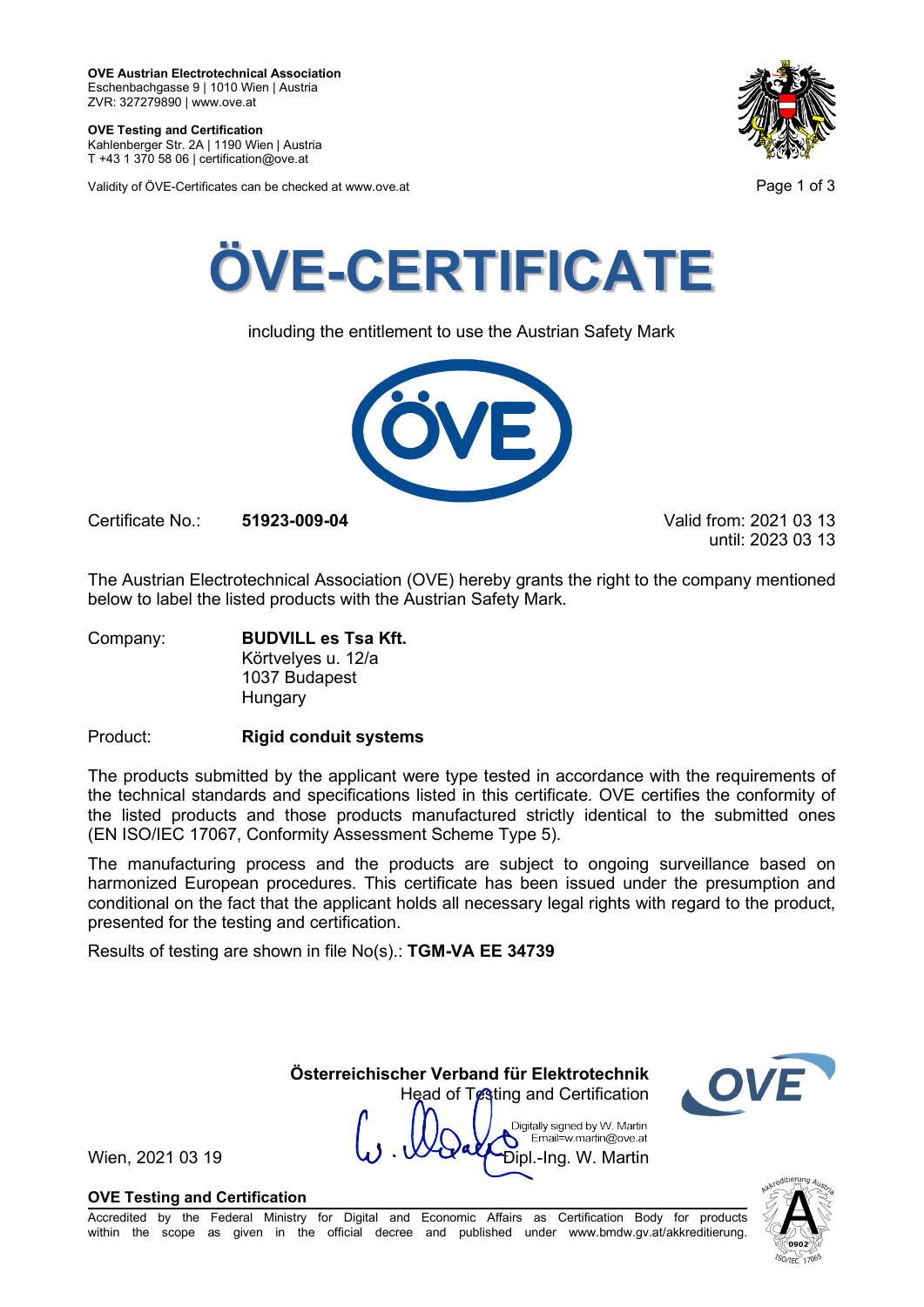

Certificate No.: 51923-009-04 Date: 2021 03 19 Page 2 of 3

## **Manufacturer:**

BUDVILL es Tsa Kft. Körtvelyes u. 12/a 1037 Budapest Hungary

## **Factory location(s):**

BUDVILL es Tsa Kft. Szölökert utca 8 1037 Budapest Hungary

## **Tested and certified according to:**

OVE EN 61386-1:2020-09-01 ÖVE/ÖNORM EN 61386-21:2012-01-01

This certificate is the basis for the EU Declaration of Conformity and the CE Marking by the manufacturer or his agent and shows the conformity of the certified product(s) with the listed standards as defined by the **EU Low-Voltage Directive 2014/35/EU**. For the presumption of conformity according to Art. 12 with the safety objectives according to Art. 3 of the Directive, transitional periods given in the Official Journal of the European Union have to be observed.

# **Product: Rigid conduit systems**

| <b>Type designation:</b><br>Rating:                                             | Trademark:     |
|---------------------------------------------------------------------------------|----------------|
| KR <sub>1</sub><br>Dimension: 16<br>Classification code: 2232 1240 X010<br>grey | <b>BUDVILL</b> |
| KR <sub>2</sub><br>Dimension: 20<br>Classification code: 2232 1240 X010<br>grey | <b>BUDVILL</b> |
| KR <sub>3</sub><br>Dimension: 25<br>Classification code: 2232 1240 X010<br>grey | <b>BUDVILL</b> |
| KR4<br>Dimension: 32<br>Classification code: 2232 1240 X010<br>grey             | <b>BUDVILL</b> |

### **OVE Testing and Certification**